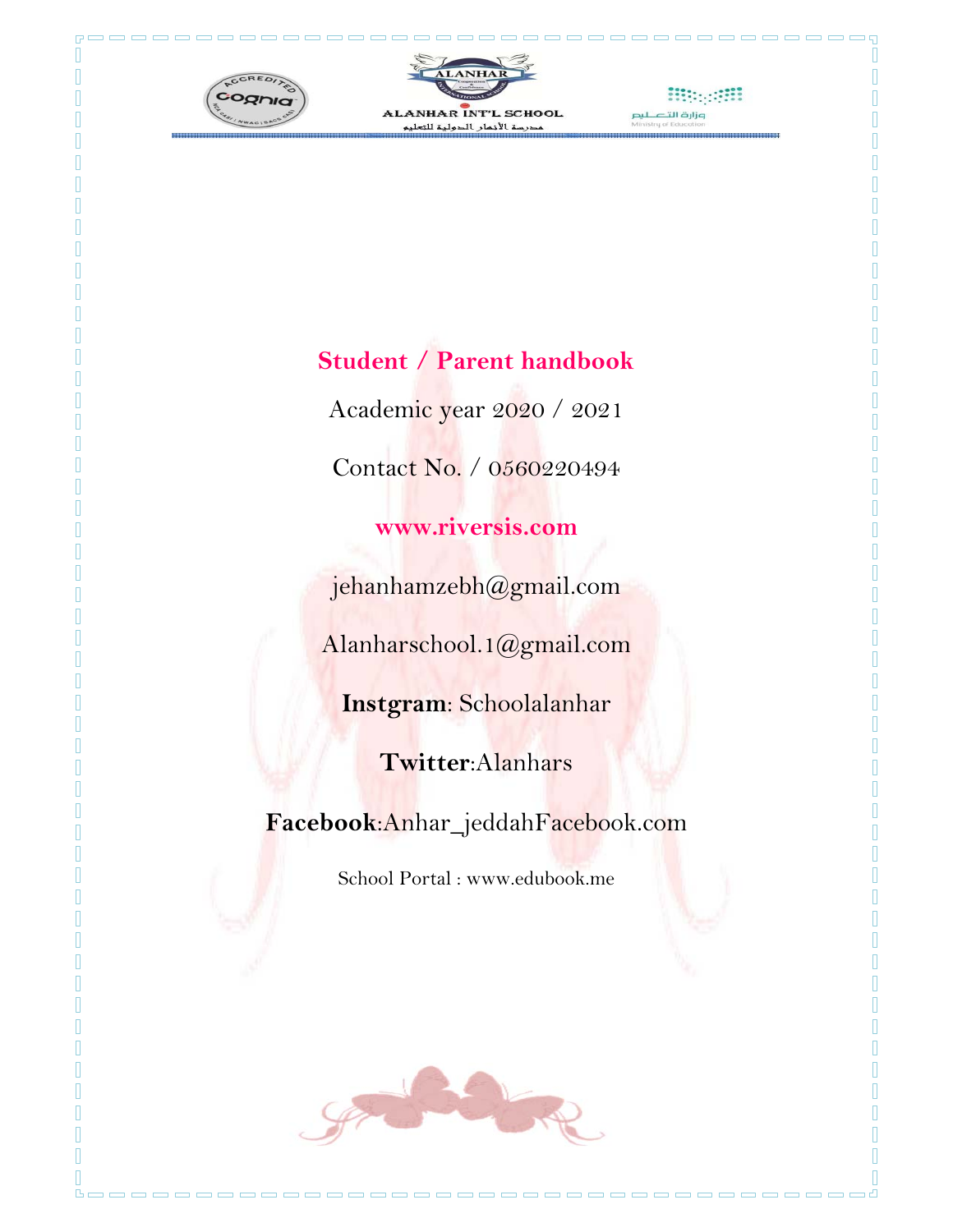

------------

#### **Introduction**

Π 0  $\overline{\mathbb{R}}$ Π Π Π Π Π Π I Π Π Π Π Π I  $\mathbb{I}$ 0 Π  $\mathbb I$ 

П

Π Ī Π Ī П I Π Π Π

Π

Π

Π Π Al- Anhar International School would like to extend its thanks and gratitude to all' faculty and staff for all the achievements we have had in every area. This handbook will serve as a guideline for our We urge you to read this handbook carefully so that you do .operation not miss any important guidelines or procedures.

# **Our Vision**

Our vision is to build the character and ambition allowing our students to enter society carrying great values and morals in addition to their strong academic background.

# **Our mission**

We strive to achieve our educational view with close communication with our students through various activities during the school day.

Our program is designed to combine teaching with real life applications allowing us to promote self-confidence, strong willpower and enabling students as well as preparing them to entering the vast society and the real word.

---------------------------------

# **Core Values**

- Cooperation
- Dependability
- Determination
- Diligence
- Confidence
- Honesty
- Commitment
- **Creativity**
- Courage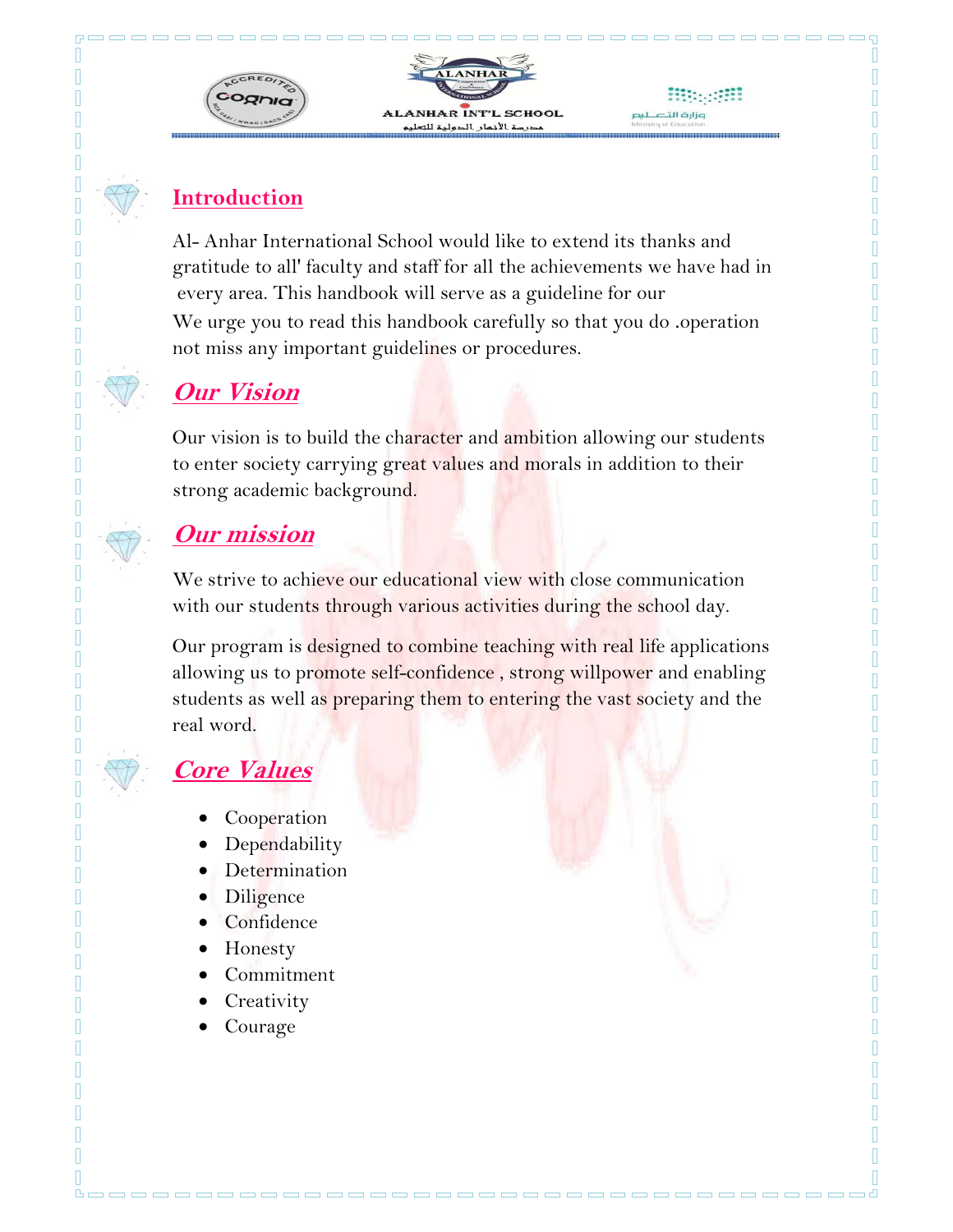

### **School Description**

Π Π  $\overline{\mathbb{I}}$ Π

Π Π

Π Π Π

Π

Π

П Π Π  $\overline{\phantom{a}}$ Π Π П

Π

school, we follow the American educational curriculum in compliance ) our license from the board of education in Jeddah. We place great as is on our Arabic curriculum giving our students a strong hold on their language. As for our religious curriculum, it also follows the guidelines led to us by the education ministry.

#### **Grade Availabe at the school (2019-2020)**

- $Kg1-Kg3 \rightarrow kg3$
- Grade 1  $\rightarrow$  Grade 9
- Canteen
- (2) Computer Lap
- $(2)$  Science Lap
- Mosque
- Sports Courts
- Project Hall
- Art room
- Gym

#### **Needed Documents**

- Two passport size photographs
- A copy of the student's birth certificate
- A copy of the student's ID card or lqama
- Medical form(for lower school students only (
- A letter from the previous school
- Results from previous school
- A letter showing that the parents have no pending financial issues from previous school.
- Financial clearance.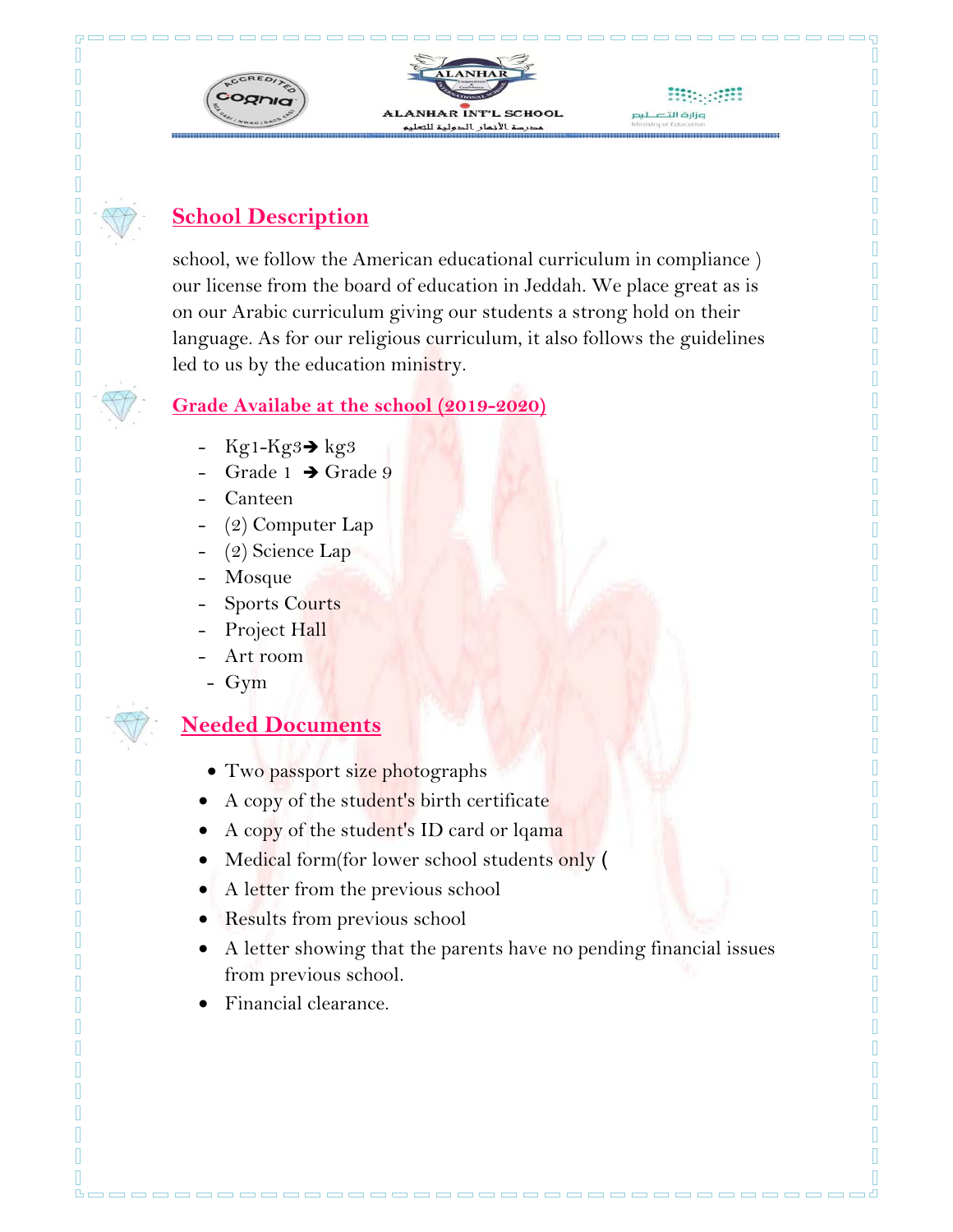

#### **Note that:**

The fees cannot be transferred from a student's account to another

Discount Policy :

- First child (Full Payment)
- Second child ( 10%)
- Third child (15%)

The sport uniform should be worn during the P.E. session

The school day The uniform must always be clean and clearly marked

School day starts at 8:00 A.M. for all levels and ends at

- KG section 12:30 P.M
- Lower elementary school 1:55 P.M
- Upper elementary school 2:00 P.M
- Middle school 2:10 P.M

Student should arrive no later than 7:50 A.M

Staff supervision will be available from 7:30

Note: school will not be responsible for any student who arrives before .7:30 A.M

Morning assembly starts at 7:55 A.M. with Holy Quran.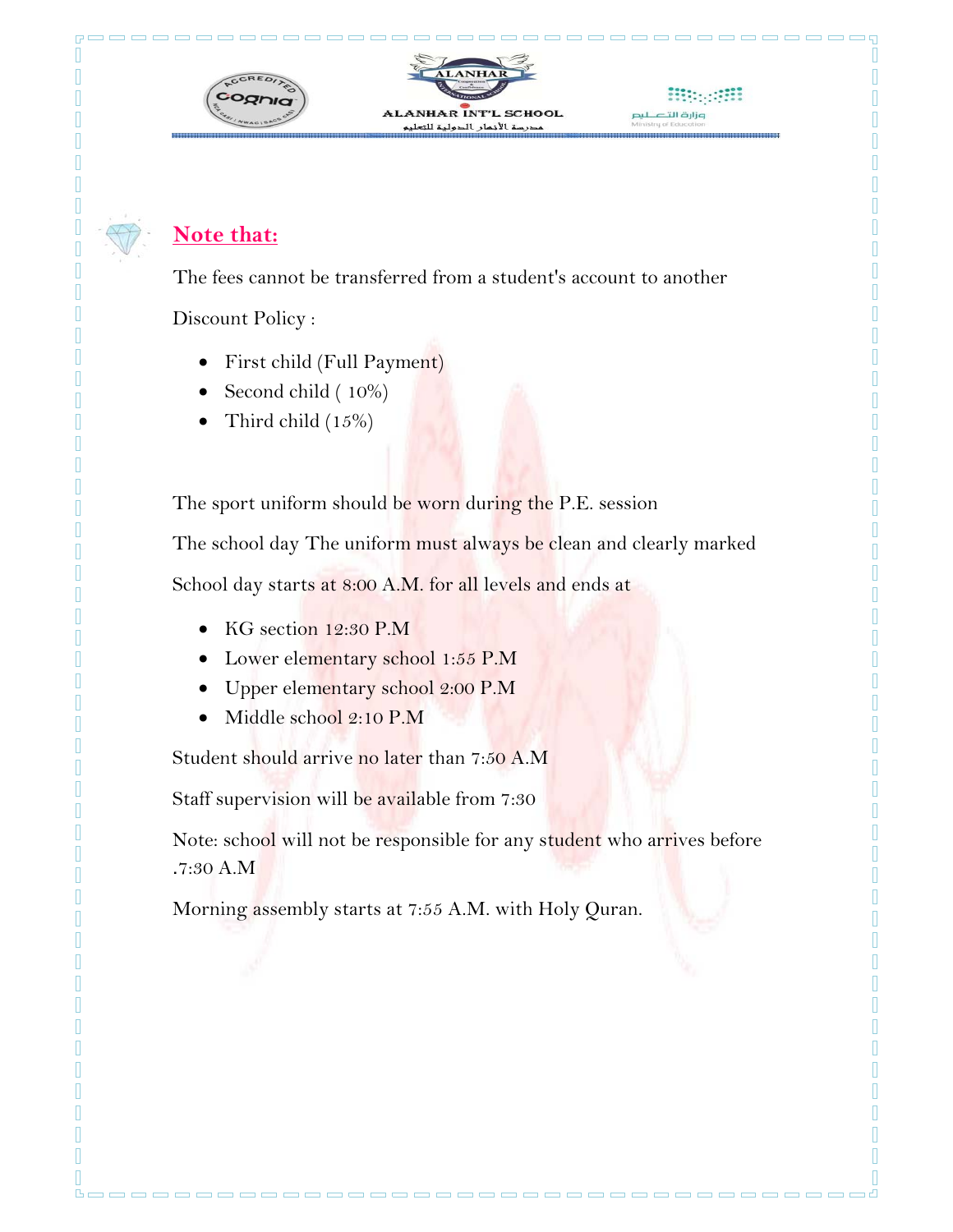

-------------

### **Students' Admission**

 $\mathbb{I}$ I  $\overline{\mathbb{R}}$ Π Π Π Π Π Π Π Π Π Π П П

П Π Π  $\mathbb I$ Π  $\mathbb{R}$ Π

П Π П Π П Π Π Π Π Π Π Π Π Π I Π Π П Π Π

Π Π Before accepting a student in Al Anhar School on certain steps as follow:

An interview with the student followed by written exam in core subjects **(Arabic ,English ,and Math)**

Parents should present an admission form including complete medical and social details about the student. These details enable the school of dealing with our students in a professional way that evaluates their mental and social levels

Parents should bring all the required documents including certificates from previous schools

Ideal time to apply

School is ready to receive application forms starting from March till end of April

#### **Attendance Policy**

Al Anhar puts a high priority on students' attendance. It is-important for students to be in the suitable educational environment on regular .bases not to miss participation in any activity

Parents are responsible for

Ensuring that their children attend school regularly

Ensuring that their children arrive at school before lessons start

#### **Absence from weekly exams**

If a student is absent from a weekly exam for a valid reason , the exam is going to be **rescheduled** and noted in the weekly agenda **by the teacher** of the subject

----------------------------------

Note that this exam will be completely different, but on the same content.